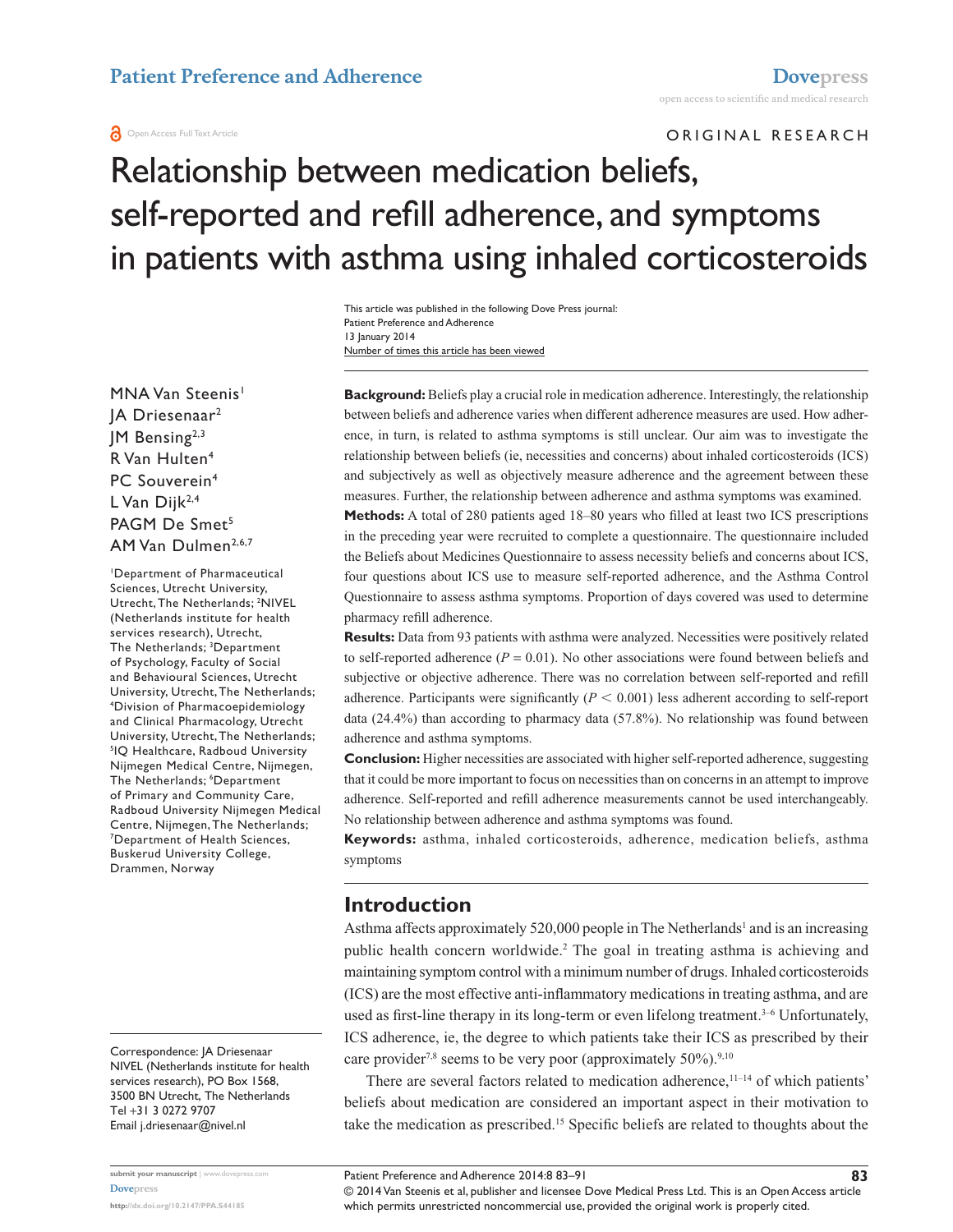patient's own medication and appear to be more strongly associated with medication adherence than general beliefs about medication.16 Two specific medication beliefs can be distinguished according to the often used framework developed by Horne et al,<sup>17</sup> ie, necessities and concerns. Patients can have specific thoughts related to the necessity of their medication in maintaining their health. On the other hand, patients can also have specific feelings (concerns) about the possible harmful long-term effects and dependence on their medication.

Numerous types of measurement exist to assess adherence, ie, direct, indirect, subjective, and objective methods.<sup>18</sup> Menckeberg et al<sup>9</sup> have already demonstrated that beliefs about ICS correlate with both self-reported adherence and refill adherence. In a group of patients aged 18–45 years, higher concerns were correlated with lower self-reported adherence and higher necessities with higher refill adherence. Because of the great variance in measurements which can be applied to assess adherence, further characterization of the association between (non)adherence and medication beliefs remains relevant.<sup>9,19</sup> Furthermore, we do not know whether these relationships can be replicated and whether they also exist in patients older than 45 years.

To some extent, studies have indicated a (noncausal) relationship between adherence with ICS and asthma symptoms, often using a self-reported scale to assess patient adherence.<sup>20–23</sup> Given the subjectivity of self-report instruments, it is important to use objective methods as well to determine the relationship between adherence and asthma symptoms. Currently, this relationship has not been fully elucidated.24,25

The aim of this study was to determine the relationship between medication beliefs (ie, necessities and concerns) and adherence with ICS in an adult population aged 18–80 years. In addition, it aimed to examine the association between adherence and asthma symptoms. Finally, objective and subjective methods of measuring adherence were compared which give insight into their agreement.

# **Materials and methods** Research design and setting

This study is part of a larger research project investigating communication about ICS inhalers in pharmacies. The research proposal was assessed by the medical ethics committee of the University Medical Centre Utrecht. The medical ethics committee concluded that it was unnecessary to assess the proposal according to the law on medical scientific research involving human beings.

This cross-sectional study was conducted between May and July 2011 in one pharmacy situated in The Netherlands. Participants were selected from the pharmacy system using ATC codes (unique codes for each medicine according to the Anatomical Therapeutic Chemical classification system) for ICS and combination products of  $\beta_2$ -agonists and ICS.<sup>26</sup> Adult patients aged 18–80 years were invited to participate if they had used ICS for at least one year, and had filled at least two ICS prescriptions within the last year. Patients were excluded if they used a combination of medicines together with their ICS (eg, ICS and tiotropium), which indicates chronic obstructive pulmonary disease (COPD) instead of asthma.

#### Patients and procedure for data collection

A total of 280 patients met the selection criteria and were invited to participate. The sample size was determined by the number of patients in this particular pharmacy who met the inclusion criteria. A questionnaire had to be completed by the participants, and pharmacy data were extracted from the year prior to the inclusion date.

Participants were recruited by sending an information package with an information letter, an informed consent form, a questionnaire, and a return envelope. The front page of the questionnaire was marked with a sticker with the name of the ICS used by the patient. This made clear to patients that the questions were about their anti-inflammatory drugs (ICS) and not about other (inhaled) medicines.

#### Measurement instruments

The questionnaire included questions about sociodemographics (ie, age, gender, and education). In addition, questions were asked about smoking and sport habits and the indication for ICS prescription (for asthma [symptoms], COPD or not known). Furthermore, two questions about ICS inhaler use (ICS use/day and puffs of ICS/time) were included.

ICS adherence was measured as self-reported adherence and as refill adherence. Self-reported adherence was measured using a scale with four dichotomous items comparable but not identical to the items from the Morisky scale.<sup>27</sup> This scale was used to determine medication adherence in a subjective way and consists of four questions which can only be answered with yes (0 point) or no (1 point). An example of the questions is "Are you careless sometimes about taking your medicine?" Scores can be added up to generate a score range of 0–4. A score closer to four indicates higher adherence. Participants were divided into two groups, ie,

**84**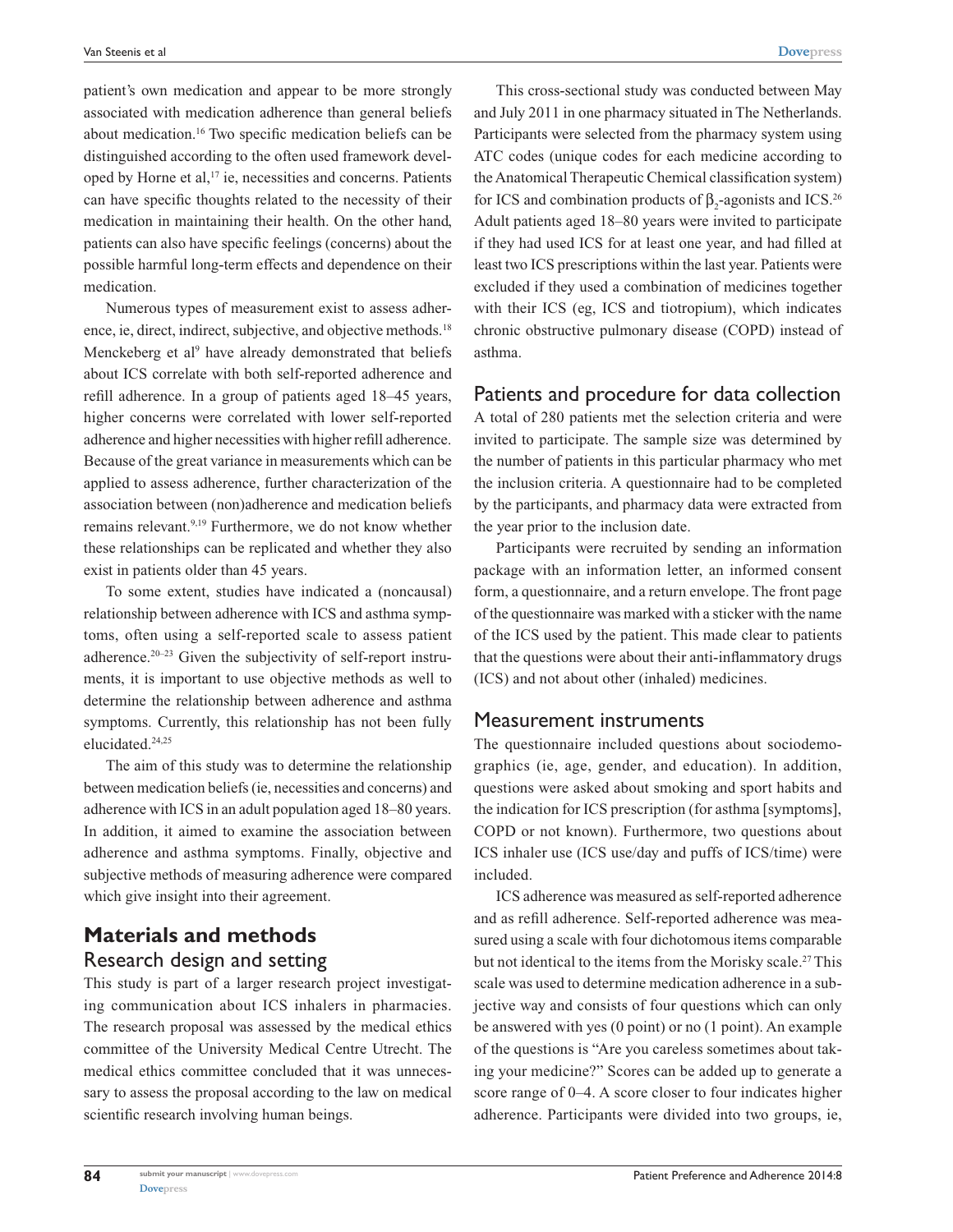medication adherent (score of 4) and medication nonadherent (score  $\leq$ 4).<sup>28</sup> In addition, the scores were also used as continuous data. Pharmacy dispensing data for ICS were used to determine objectively measured refill adherence by calculating the proportion of days covered<sup>29</sup> by dividing the total of one day's supply by the total number of days evaluated, multiplied by 100%. The evaluation period for every person was about 365 days (one year). Episodes of medication use were truncated if the medication gap was  $\geq$ 182 days (half a year). After calculation of refill adherence via pharmacy data, participants were divided into adherent users and nonadherent users. Patients were classified as nonadherent at the commonly used cutoff point of  $\leq 80\%$ .<sup>30–32</sup>

The validated Beliefs About Medicines Questionnaire (BMQ-specific) was used to assess specific ICS beliefs.16 The BMQ consists of a necessity scale and a concerns scale, each containing five 5-point Likert scaled items, ranging from "strongly disagree" to "strongly agree". An example of a concerns item is "Having to take medicines worries me" and of a necessity item "My health in the future will depend on my medicines". The scores were added up for both scales to produce a score ranging from 5 to 25. Higher scores indicate stronger beliefs. To determine which of the two scales was most important for the participants, a necessity-concerns differential was calculated by subtracting concerns scores from necessity ones, leading to a score range of -20 to 20. Lower scores indicate lower perceived necessity, which suggests more negative feelings towards using ICS medication.<sup>9,33</sup> To assess the association between medication beliefs and adherence from a more categorical perspective, four categories were created: patients with low necessities and high concerns, patients with low necessities and low concerns, patients with high necessities and high concerns, and patients with high necessities and low concerns. These groups can be classified as skeptical, indifferent, ambivalent, and accepting, respectively.<sup>9,34</sup> To determine low/high necessity/concerns, the scale midpoint (indicated as 15) was used as the cutoff.

The validated, six-item Asthma Control Questionnaire (ACQ) without Lung Function was used to assess asthma control,<sup>35,36</sup> rated on a 7-point Likert scale from "no impairment" (0 points) to "maximum impairment" (6 points). An example of a question is "On average, during the past week, how often were you woken by your asthma during the night?" All items are added up and divided by six; a score of 1.5 or higher was regarded as not well controlled asthma.36,37

### Data analysis

Pharmacy and questionnaire data were manually transferred into a Statistical Package for the Social Sciences version 17.0 database (SPSS Inc, Chicago, IL, USA). A one-sample test of proportions was used to determine whether patients were more or less adherent according to self-reported or refill adherence. A Pearson's Chi-square test was used to determine associations between refill adherence and self-reported adherence, and between refill/self-reported adherence and BMQ attitudinal group. Multiple regression analyses were performed, all adjusting for age, gender, educational level, and exercise habits. Linear and logistic regression analyses of necessities and concerns on self-reported adherence were done. Logistic regression analyses were carried out to assess the relationship between medication beliefs and refill adherence, and the association between asthma control and self-reported and refill adherence, respectively.

# **Results Participants**

Questionnaires were returned by 142 of 280 patients (response rate 50.7%). Seven questionnaires were returned as "wrongly addressed" (net sent rate, 96.8%). Of the 142 respondents, 93 reported having asthma, 21 reported having COPD, and 12 suffered from both asthma and COPD. Sixteen respondents reported their health problem as unknown or did not complete the question (missing). For the purpose of this study, only the questionnaires of patients with asthma without COPD  $(n = 93)$  were analyzed. Three-quarters of the participants were highly educated. Approximately, half of the participants was aged 18–44 years and the other half was 45 years or older (Table 1).

# Refill and self-reported adherence

The mean refill adherence rate was  $79.1\% \pm 17.2\%$ , ranging from 38.4% to  $100.0\%$  (n = 90). Table 2 illustrates the distribution of participants over the self-reported adherence scores (ie, times answered "no" to a question). A higher score indicates a higher adherence rate. Almost a quarter of the patients (24.4%) answered "no" to all questions. However, none of the participants stopped using their medicine when they felt worse when taking it, so no participant did not answer "no" at all. Most participants (65.6%) forgot their medicine at least once in the preceding month (data not shown).

A one-sample test of proportions showed that participants were significantly less adherent according to self-report (24.4% adherent) than according to pharmacy data (57.7% adherent) ( $P < 0.001$ ). Moreover, no association existed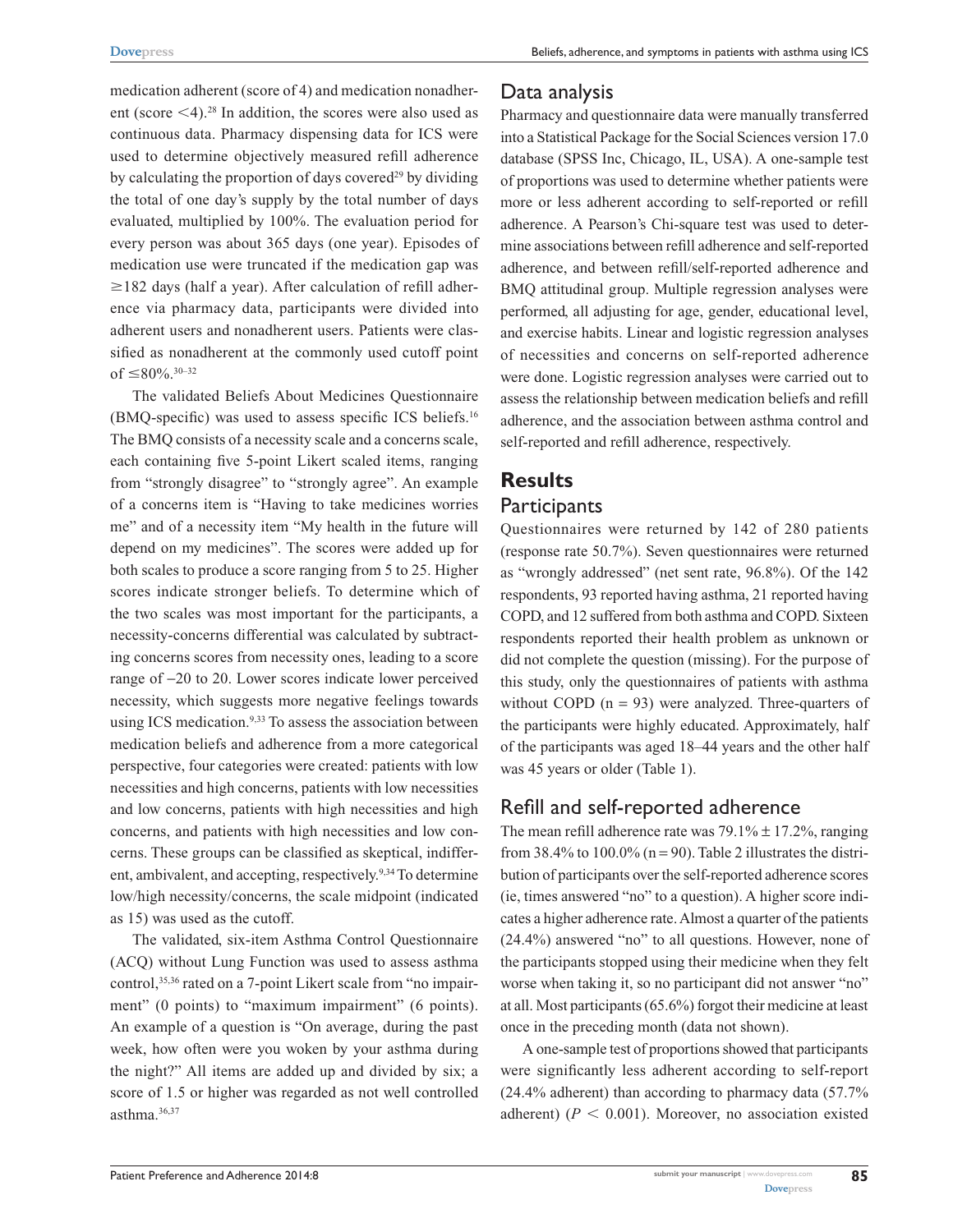#### **Table 1** Participant characteristics

|                                                   | Participants,           |  |
|---------------------------------------------------|-------------------------|--|
|                                                   | $n = 93 (100%)$         |  |
| Gender                                            |                         |  |
| Male                                              | 38 (40.9)               |  |
| Female                                            | 55 (59.1)               |  |
| Age, years                                        |                         |  |
| Mean (years) $\pm$ SD (range)                     | $43.7 \pm 14.5$ (18-77) |  |
| Age group, years                                  |                         |  |
| $18 - 44$                                         | 47 (50.5)               |  |
| $\geq$ 45                                         | 46 (49.5)               |  |
| Education                                         |                         |  |
| Low                                               | 10(10.8)                |  |
| Intermediate                                      | 13(14.0)                |  |
| High                                              | 70 (75.3)               |  |
| Living situation                                  |                         |  |
| Living with parents/family                        | 4(4.3)                  |  |
| Married/cohabiting                                | 53 (57.0)               |  |
| Single with children                              | 3(3.2)                  |  |
| Single without children                           | 23 (24.7)               |  |
| Student house/residential community               | 10(10.8)                |  |
| Smoking habits                                    |                         |  |
| Nonsmoker                                         | 63 (67.7)               |  |
| Ex-smoker                                         | 22(23.7)                |  |
| Smoker                                            | 8(8.6)                  |  |
| Exercise habits <sup>a</sup>                      |                         |  |
| Low                                               | 14(15.1)                |  |
| Intermediate                                      | 29(31.2)                |  |
| High                                              | 50 (53.8)               |  |
| Type of ICS                                       |                         |  |
| Budesonide                                        | 22(23.7)                |  |
| Ciclesonide                                       | 10(10.8)                |  |
| Fluticasone                                       | 48 (51.6)               |  |
| Beclomethasone                                    | 13(14.0)                |  |
| Type of medication                                |                         |  |
| ICS alone                                         | 45 (48.4)               |  |
| ICS + long-acting $\beta_2$ -agonist <sup>b</sup> | 48 (51.6)               |  |
| Frequency of administration (daily)               |                         |  |
| $1 - 1.5$                                         | 12(14.1)                |  |
| 2                                                 | 73 (85.9)               |  |

Notes: <sup>a</sup>Low, 30 minutes of exercise less than 3 days a week; intermediate, 30 minutes of exercise 3-4 days a week; high, 30 minutes of exercise  $\geq$ 5 days a week. Country of origin is not taken into account, because only one respondent (1.08%) was non-western. <sup>b</sup>Fixed-dose combination. **Abbreviation:** ICS, inhaled corticosteroids.

between self-reported adherence and refill adherence (Table 3). Only  $50\%$  (15.9% + 34.1%) of the participants were classified in the same adherence category according to subjective and objective adherence measurements. The mean refill adherence rate in self-reported adherent participants did not differ significantly from self-reported nonadherent participants.

#### Medication beliefs

**86**

The internal consistency of the necessity scale of the BMQ was good (Cronbach's  $\alpha = 0.81$ ) and the consistency of

**Table 2** Distribution for patient self-reported adherence scores using the self-reported adherence scale

| Adherence score <sup>a</sup> | $n$ (%)    |
|------------------------------|------------|
|                              | $0(0.0\%)$ |
|                              | 18 (20.0%) |
|                              | 25 (27.8%) |
|                              | 25 (27.8%) |
|                              | 22 (24.4%) |

Note: <sup>a</sup>Score <4, nonadherent with medication; score of 4, adherent with medication.

the concerns scale was moderate (Cronbach's  $\alpha = 0.65$ ). More than one third of the participants (39.9%) had doubts about the necessity of using ICS (scores below scale midpoint). Approximately three-quarters (76.7%) indicated few concerns about using ICS (scores below scale midpoint). Participants scored higher on the necessity scale than on the concerns scale (necessity-concerns difference  $3.77 \pm 4.37$ , ranging from -8 to 15), which indicates a positive evaluation towards use of ICS medication.

### Beliefs about ICS and adherence

Figure 1 shows the distribution of participants over the four BMQ categories with percentage of adherent participants within each group. Most participants reported high necessities and low concerns (accepting,  $n = 38$ ; 43.7%), whereas the skeptical group (low necessities, high concerns) consisted of only five participants (5.7%). The percentage of adherent patients according to self-report was lowest in the indifferent group (13.3%) and skeptical group (0.0%) and highest in the accepting group (33.3%). According to refill adherence, the percentage of adherent patients was highest in the skeptical group (80.0%); however, the number of participants in this group is very low. Refill adherence is also high in the accepting group (63.2%), followed by the indifferent group (55.2%) and ambivalent group (40.0%). No associations between BMQ category and, on the one hand, self-reported adherence, and, on the other hand, refill adherence were found.

Multiple linear regression analysis revealed a significant positive association  $(P = 0.01)$  between necessities and

**Table 3** Participants classified as (non)adherent according to self-report or pharmacy data ( $n = 88$ , five missing)

|                    | Self-reported adherence |                    | $P-value$ <sup><math>\ddagger</math></sup> |
|--------------------|-------------------------|--------------------|--------------------------------------------|
|                    | <b>Adherent</b>         | <b>Nonadherent</b> |                                            |
| Refill adherence   |                         |                    |                                            |
| <b>Nonadherent</b> | 8(9.1%)                 | 30(34.1%)          | 0.46                                       |
| Adherent           | 14 (15.9%)              | 36 (40.9%)         |                                            |

**Note:** ‡ *P*-value calculated by Pearson Chi-square test.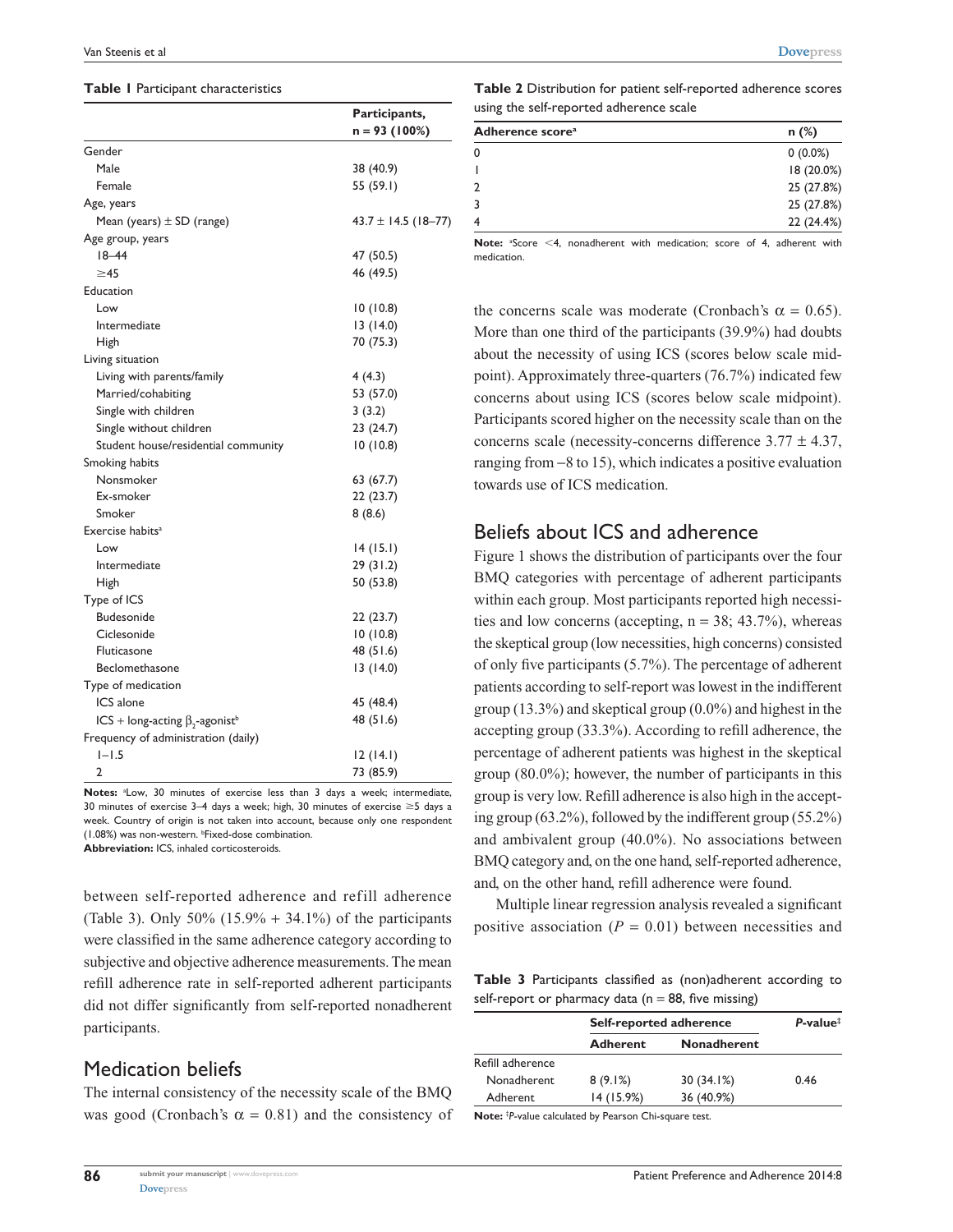

Figure 1 Distribution of participants among the four Beliefs About Medicines Questionnaire categories and percentage of adherent participants according to self-reported and refill adherence per category. <sup>a</sup>Percentage of adherence participants according to self-reported adherence; <sup>b</sup>percentage of adherence participants according to refill adherence.

self-reported adherence, adjusted for confounders (Table 4). Multiple logistic regression analysis confirmed this association  $(P = 0.02$ , data not shown). Table 5 illustrates that necessities are higher  $(P = 0.01)$  in participants classified as self-reported adherent  $(17.1 \pm 3.3)$  than in those classified as

**Table 4** Association between necessities and self-reported adherence adjusting for age, gender, education level, and exercise habits by multiple regression analysis

|                        | <b>B-coefficient (SE)</b> | 95% CI              |
|------------------------|---------------------------|---------------------|
| Constant               | 0.98(0.76)                | $-0.54$ to 2.49     |
| <b>Necessities</b>     | $0.06(0.02)$ **           | $0.01$ to $0.11$    |
| Age                    | $0.02$ (0.008)*           | $0.000$ I to $0.03$ |
| Gender                 |                           |                     |
| Female <sup>a</sup>    |                           |                     |
| Male                   | 0.25(0.21)                | $-0.18$ to 0.67     |
| <b>Education level</b> |                           |                     |
| Low <sup>a</sup>       |                           |                     |
| Intermediate           | $-1.26(0.47)$ **          | $-2.15$ to $-0.38$  |
| High                   | $-0.37(0.38)$             | $-1.12$ to 0.38     |
| <b>Exercise habits</b> |                           |                     |
| Low <sup>a</sup>       |                           |                     |
| Intermediate           | 0.26(0.34)                | $-0.41$ to 0.93     |
| High                   | 0.28(0.31)                | $-0.33$ to 0.89     |
|                        |                           |                     |

**Notes:** <sup>a</sup>Reference category.  $*P < 0.05$ ;  $*P = 0.01$ .

**Abbreviations:** CI, confidence interval; SE, standard error.

self-reported nonadherent (14.5  $\pm$  4.3). However, no association was found between necessities and refill adherence. The regressions of self-reported (linear) and refill adherence (logistic) regarding concerns did not show a significant relationship, so there was no association between concerns and adherence.

#### Adherence and asthma symptoms

Internal consistency of the ACQ was good (Cronbach's  $\alpha$  = 0.84). Most participants (84.6%) had well controlled asthma (ACQ  $\leq$ 1.5). No significant associations were found between self-reported or refill adherence and asthma control. Furthermore, logistic regression analyses of necessities and concerns on asthma control did not reveal an association.

## **Discussion**

# Relationship between beliefs about ICS and adherence

According to the BMQ scores, participants' beliefs regarding concerns and necessities were favorable with regard to the use of ICS because scores on the necessity scale were high and those on the concerns scale relatively low.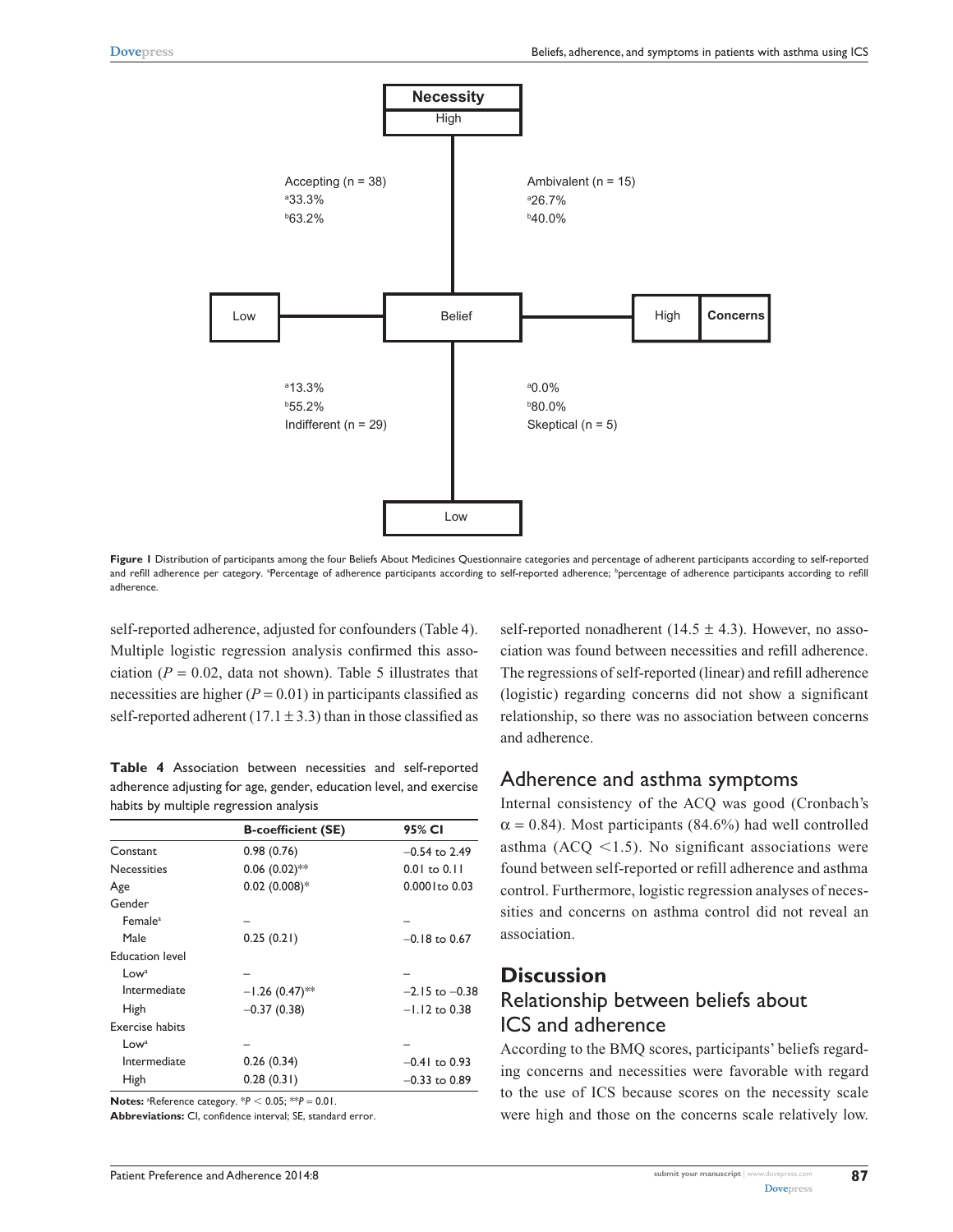| <b>Beliefs</b> | Self-reported adherence             |                                  | <b>Refill adherence</b>             |                                  |
|----------------|-------------------------------------|----------------------------------|-------------------------------------|----------------------------------|
|                | <b>Nonadherent</b><br>Mean $\pm$ SD | <b>Adherent</b><br>Mean $\pm$ SD | <b>Nonadherent</b><br>Mean $\pm$ SD | <b>Adherent</b><br>Mean $\pm$ SD |
|                |                                     |                                  |                                     |                                  |
| Necessities    | $14.5 \pm 4.3$ (n = 68)             | $17.1 \pm 3.3^*$ (n = 22)        | $15.2 \pm 3.9$ (n = 38)             | $15.0 \pm 4.5$ (n = 52)          |

**Table 5** Beliefs in refill/self-reported adherent and nonadherent participants

**Note:** \**P*-value calculated by independent *t*-test,  $P < 0.05$ .

**Abbreviation:** SD, standard deviation.

According to these results, high adherence rates would be expected, because high needs and low concerns increase adherence.<sup>9,13,38</sup> Nevertheless, this was not found in this study. Self-reported adherence was low, and although refill adherence was over two times higher than self-reported adherence, no association between beliefs and refill adherence was found.

Menckeberg et al<sup>9</sup> showed that higher necessities were correlated with higher refill adherence and also showed a correlation between concerns and self-reported adherence. The present study only found a positive association between self-reported adherence and necessities. This is consistent with findings in other studies, in which a stronger belief in the necessity of medication was also a predictor for higher adherence.39,40

Most participants reported low concerns and high necessities, and were classified as "accepting" according to the four attitudinal types. In this group, the self-reported adherence level was the highest, although no significant differences in adherence rates were found between the four groups. No significant association between the attitudinal groups and adherence was seen either.

Self-reported adherence levels were highest in the accepting and ambivalent group, which is similar to the findings of Menckeberg et al.<sup>9</sup> In contrast, the present study shows the highest refill adherence rates in the accepting and skeptical group. However, adherence rates in the skeptical group are less reliable, since only five participants were classified in this group.

# Relationship between adherence and asthma symptoms

Consistent with the findings of Menckeberg et al,<sup>9</sup> adherence with ICS was not associated with asthma control. This is in contrast with a study by Clatworthy et al,<sup>20</sup> which showed an association between not well controlled asthma and low self-reported adherence with ICS. A possible explanation for this is that only a small proportion of the participants did not have well controlled asthma (15.4%).

Even though a positive relationship between adherence and asthma symptoms would be expected, well controlled asthma could also lead to less ICS use. Since patients could experience a low need for ICS when not suffering from clinically relevant symptoms, this could lead to nonadherence as well.<sup>41,42</sup>

# Relationship between self-reported and refill adherence

This study showed no association between self-reported adherence and refill adherence (continuous as well as dichotomous self-reported adherence) to ICS. Only half of the participants were classified in the same group according to subjective and objective ICS adherence. Approximately two-thirds of the participants who were classified as adherent based on pharmacy data were classified as nonadherent according to self-report. This could be due to the relatively strict classification of adherent/nonadherent participants via self-report. Answering "yes" to the question "Do you ever forget to take your medicine?" on the self-reported adherence scale made a participant nonadherent. Classification as adherent/nonadherent according to pharmacy data is less strict; even if a participant misses up to 20% of their medication, the participant is still regarded as adherent. This allows participants to be classified as adherent even if they behave nonadherently in some way. Besides, even if a participant is adherent according to refill adherence, it is still questionable whether the medicine is actually taken. A prescription can be filled at the pharmacy, but it is unknown what happens thereafter. This problem is not present with self-reported adherence.

It is very important how the threshold in adherence/ nonadherence is established, because this is the basis on which conclusions are drawn. This is why a post hoc analysis was performed in which the threshold of the self-reported adherence scale was changed from a score of 4 as adherent to a score of  $\geq$ 3 as adherent, after which the classification in adherence changed. Another reason to perform this analysis is that mean refill adherence in self-reported adherent participants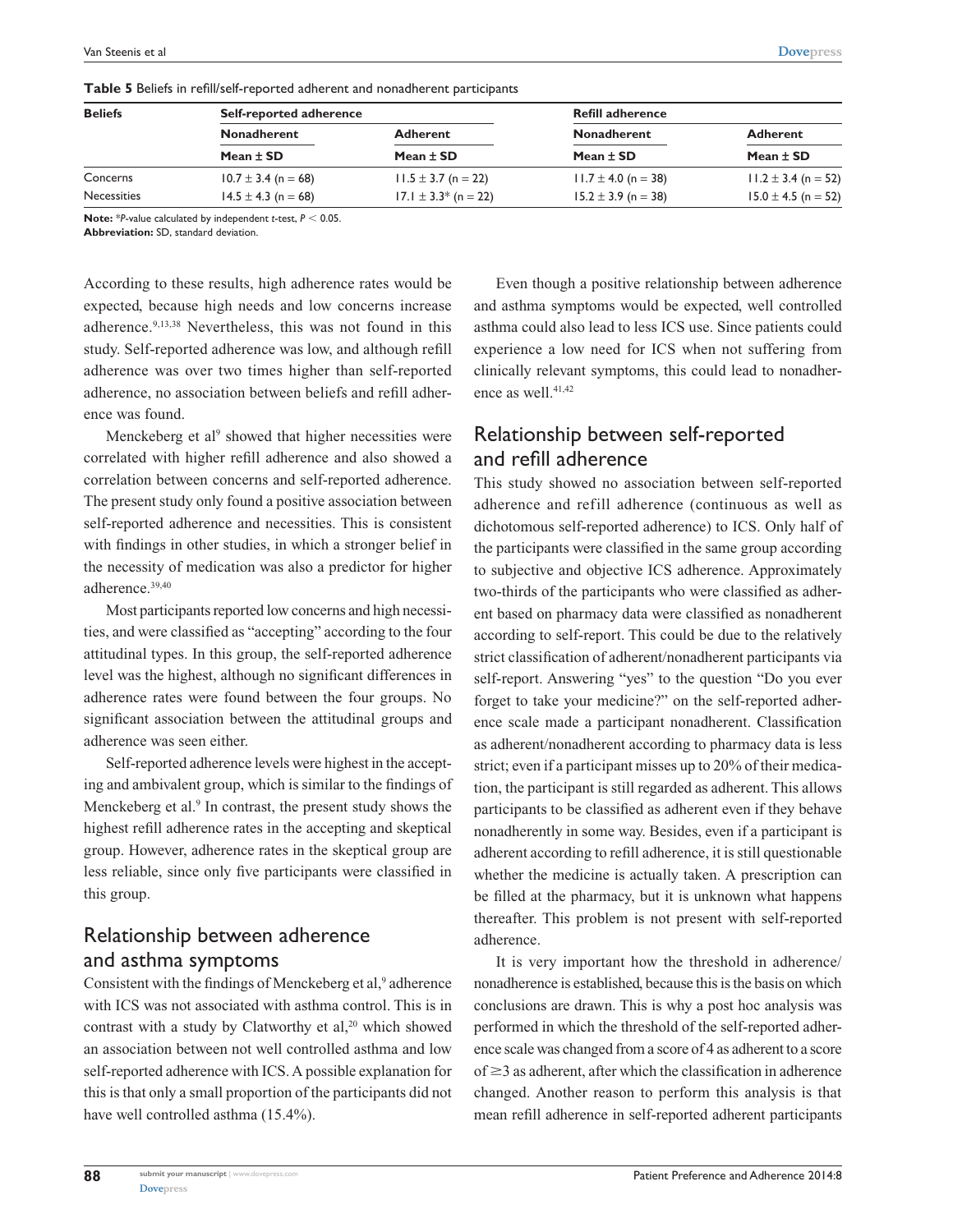did not differ from self-reported nonadherent participants. Self-reported adherence shifted from 22 adherent participants to 47 adherent participants (52.2%). Using this format, selfreported adherent participants had a mean refill adherence of 82.5%  $\pm$  15.9%, which is significantly higher ( $P = 0.03$ ) than the mean refill adherence of  $74.7\% \pm 17.9\%$  of the nonadherent participants according to self-report. This is an additional indication that the threshold of the self-reported adherence scale used divides people into nonadherent/adherent in a stricter manner than does refill adherence.

To provide an easy method for filling in the questions on the self-reported adherence scale, the instruction of the questionnaire indicated that the statements that had to be completed were regarding the preceding month. The consequence of this is that it is more difficult to compare self-reported adherence with refill adherence, because the latter method covered adherence during the preceding year. However, if the statements referred to the preceding year, potentially even more participants would be classified as self-reported nonadherent.

Refill adherence has more inherent difficulties. First of all, objective adherence measured with pharmacy data can be calculated in different ways.<sup>43</sup> Second, many assumptions have to be made in order to calculate refill adherence. This is especially the case for calculations which determine adherence with ICS. For example, sometimes dosage instructions were not clear (eg, 1–2 puffs per day and usage known), and the researchers had to choose the most obvious instruction. In addition, assessment was done using treatment episodes. These introduce bias, because shorter periods  $(<$ 30 days) result in higher adherence rates and longer periods  $(>180$  days) result in lower adherence rates. In the present study, episodes were defined as  $\leq$ 182 days (half a year). Self-reported adherence with ICS is not influenced by this problem because it does not depend on episodes. The 80% cutoff for determination of adherent participants is also an assumption. Shifting this cutoff provides a different classification of adherent participants. Altogether, this leads to refill adherence with ICS being a rough estimation. Using both self-reported and refill rates to indicate a person's nonadherence probably offers the most valid estimation in daily practice.

In this study, no association could be established between medication beliefs, adherence, and asthma symptoms. These relationships seem to operate in a complex manner, in which each element could influence another in a positive or contrary way. Adherence is expected to enhance asthma control, whereas asthma control could lead to nonadherence.

Moreover, asthma symptoms can affect beliefs about medication, which in turn affect adherence with ICS, and consequently asthma symptoms themselves can change. Further research is needed to study these hypotheses.

#### Limitations

The study population had some unique characteristics, which restricts the ability to extrapolate its results to other populations. An important issue is the high educational level of the participants, in that 75.3% was highly educated, while in the general Dutch asthma population only 24.2% has been classified as highly educated.<sup>44</sup> Higher education can lead to nonrepresentative adherence levels, because low levels of education have been associated with poorer adherence to ICS.45

Distinguishing between asthma and COPD in the pharmacy data was done on the basis of using comedication prescribed for COPD, which is not an ideal method. This was shown by a relatively large number of participants (14.8%) who described their health problem as COPD instead of asthma. An additional explanation for this large number could be that not all participants were aware of the exact nature of their health problem. It has been shown that not everybody with asthma actually knows that they have asthma.<sup>3</sup>

In addition, only data from one pharmacy were used in this study. This could also explain the higher educational level of the study participants, because the particular pharmacy is situated in a wealthier neighborhood in Utrecht, The Netherlands.

### Implications for clinical practice

This study showed that higher necessities were associated with higher self-reported adherence. Education about the need for ICS medication could potentially be beneficial in patients with lower perceived needs.<sup>8</sup> In this study, 11.3% of respondents did not know the reason for their ICS prescription. This implies that more information should be provided by prescribers as well as pharmacists. This could lead to an improvement in understanding the disease and medication, and better awareness about the need for medication. Interventions by pharmacists which are intended to increase knowledge about medication and disease are indeed known to improve clinical outcomes and are therefore recommended.46–48

# **Conclusion**

We found that higher necessities are related to higher selfreported adherence. This suggests that in order to increase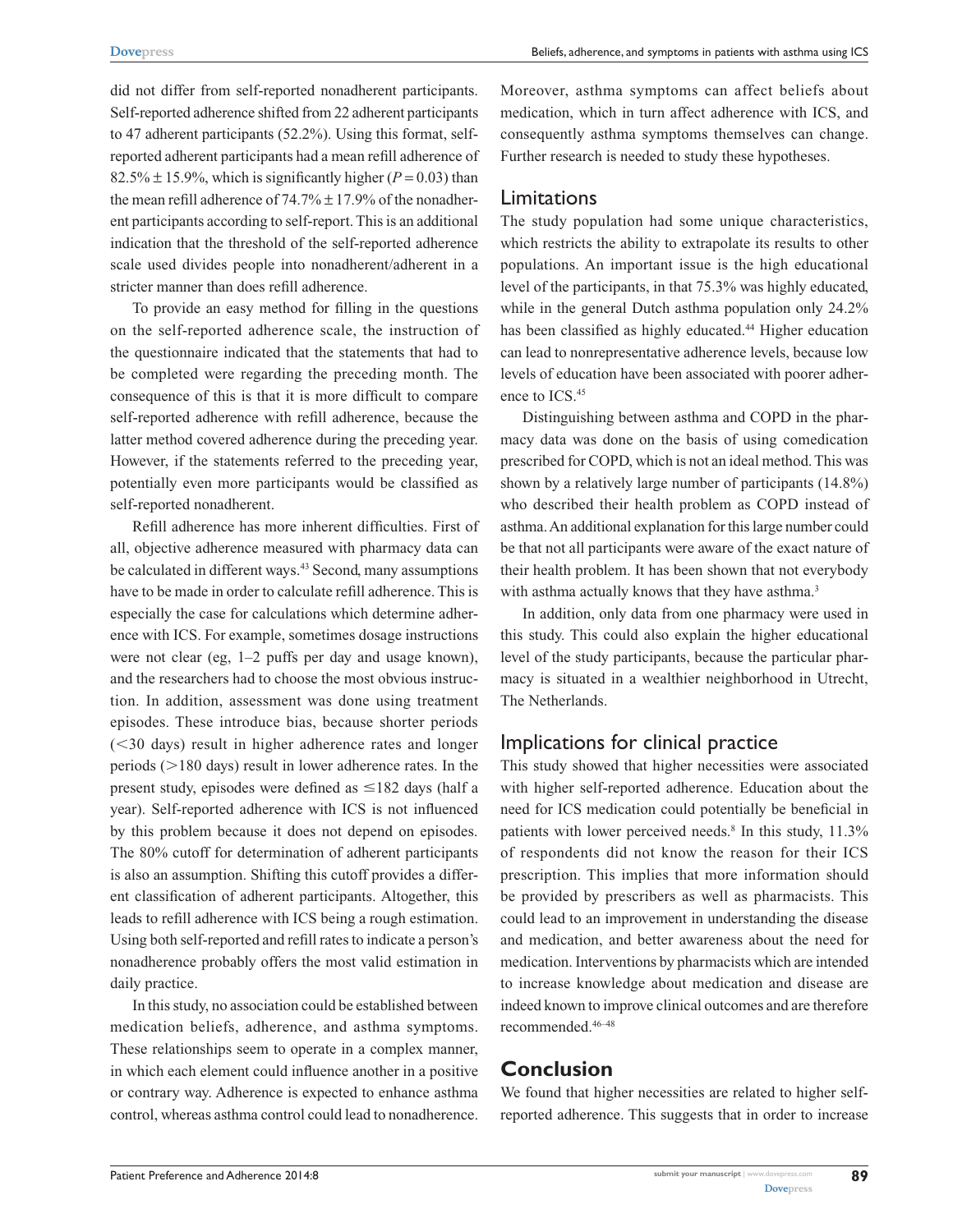adherence it is more important to focus on strengthening needs than on diminishing concerns. The present study did not find an association between adherence and asthma symptoms. However, based on this study alone it cannot be ruled out that this association does not exist. Finally, there was no relationship between self-reported and refill adherence with ICS. This indicates that it cannot be simply assumed that self-reported adherence is a correct representation of refill adherence. Therefore, it is important to take both measurement methods into account in clinical practice as well as in further research.

## **Acknowledgment**

Data were collected with the help of pharmacists belonging to the Utrecht University Pharmacy Practice Research (UPPER) network, and the work was conducted in compliance with the requirements of the UPPER institutional review board at the Department of Pharmacoepidemiology and Pharmacotherapy [\(http://www.uu.nl/vkc/upper](http://www.uu.nl/vkc/upper)).

#### **Disclosure**

None of the authors have any conflicts of interest to declare in this work.

#### **References**

- 1. LAN [Lung Alliance The Netherlands]. Goed gebruik inhalatiemedicatie astma en COPD [Proper use inhalation medication asthma and COPD]. 2011. Available from: [http://www.longalliantie.nl/publicaties-.](http://www.longalliantie.nl/publicaties-) Accessed June 12, 2013.
- 2. To T, Stanojevic S, Moores G, et al. Global asthma prevalence in adults: findings from the cross-sectional world health survey. *BMC Public Health*. 2012;12:204.
- 3. Meltzer EO. The role of the immune system in the pathogenesis of asthma and an overview of the diagnosis, classification, and current approach to treating the disease. *J Manag Care Pharm*. 2003;9(Suppl 5):8–13.
- 4. Scichilone N, Contino A, Figlioli GB, Paglino G, Bellia V. Patient perspectives in the management of asthma: improving patient outcomes through critical selection of treatment options. *Patient Prefer Adherence*. 2010;4:17–23.
- 5. Geijer RMM. *NHG Standaarden voor de Huisarts*. [NHG Standards for General Practioners]. Houten, The Netherlands: Bohn Stafleu van Loghum; 2011. Dutch.
- 6. Global Initiative for Asthma. From the Global Strategy for Asthma Management and Prevention. 2012. Available from: [http://www.](http://www.ginasthma.org/) [ginasthma.org/](http://www.ginasthma.org/). Accessed June 12, 2013.
- 7. Osterberg L, Blaschke T. Adherence to medication. *N Engl J Med*. 2005;353:487–497.
- 8. Horne R. Compliance, adherence, and concordance: implications for asthma treatment. *Chest*. 2006;130(Suppl 1):65S–72S.
- 9. Menckeberg TT, Bouvy ML, Bracke M, et al. Beliefs about medicines predict refill adherence to inhaled corticosteroids. *J Psychosom Res*. 2008;64:47–54.
- 10. Williams LK, Pladevall M, Xi H, et al. Relationship between adherence to inhaled corticosteroids and poor outcomes among adults with asthma. *J Allergy Clin Immunol*. 2004;114:1288–1293.
- 11. Burkhart PV, Sabaté E. Adherence to long-term therapies: evidence for action. *J Nurs Scholarsh*. 2003;35:207.
- 12. Van Dijk L, Heerdink ER, Somai D, et al. Patient risk profiles and practice variation in nonadherence to antidepressants, antihypertensives and oral hypoglycemics. *BMC Health Serv Res*. 2007;7:51.
- 13. Laforest L, El Hasnaoui A, Pribil C, et al. Asthma patients' self-reported behaviours toward inhaled corticosteroids. *Respir Med*. 2009;103: 1366–1375.
- 14. Haynes RB, Ackloo E, Sahota N, McDonald HP, Yao X. Interventions for enhancing medication adherence. *Cochrane Database Syst Rev*. 2008;2:CD000011.
- 15. Williams LK, Peterson EL, Wells K, et al. A cluster-randomized trial to provide clinicians inhaled corticosteroid adherence information for their patients with asthma. *J Allergy Clin Immunol*. 2010;126: 225–231.
- 16. Horne R, Weinman J, Hankins M. The beliefs about medicines questionnaire: the development and evaluation of a new method for assessing the cognitive representation of medication. *Psychol Health*. 1999;14:1–24.
- 17. Horne R, Weinman J. Self-regulation and self-management in asthma: exploring the role of illness perceptions and treatment beliefs in explaining nonadherence to preventer medication. *Psychol Health*. 1999;14:1–24.
- 18. Farmer KC. Methods for measuring and monitoring medication regimen adherence in clinical trials and clinical practice. *Clin Ther*. 1999;21:1074–1090.
- 19. Fialko L, Garety PA, Kuipers E, et al. A large-scale validation study of the Medication Adherence Rating Scale (MARS). *Schizophr Res*. 2008;100:53–59.
- 20. Clatworthy J, Price D, Ryan D, Haughney J, Horne R. The value of self-report assessment of adherence, rhinitis and smoking in relation to asthma control. *Prim Care Respir J*. 2009;18:300–305.
- 21. Hermosa JL, Sanchez CB, Rubio MC, Minguez MM, Walther JL. Factors associated with the control of severe asthma. *J Asthma*. 2010;47:124–130.
- 22. Molimard M, Le Gros V. Impact of patient-related factors on asthma control. *J Asthma*. 2008;45:109–113.
- 23. Schatz M. Predictors of asthma control: what can we modify? *Curr Opin Allergy Clin Immunol*. 2012;12:263–268.
- 24. Bae YJ, Kim TB, Jee YK, et al. Severe asthma patients in Korea overestimate their adherence to inhaled corticosteroids. *J Asthma*. 2009;46:591–595.
- 25. Suzuki T, Saito I, Adachi M, Shimbo T, Sato H. Influence of patients' adherence to medication, patient background and physicians' compliance to the guidelines on asthma control. *Yakugaku Zasshi*. 2011;131:129–138.
- 26. World Health Organization Collaborating Centre for Drugs Statistics Methodology. ATC/DDD Index 2013. Available from: [http://whocc.no/](http://whocc.no/atc_ddd_index) [atc\\_ddd\\_index.](http://whocc.no/atc_ddd_index) Accessed June 12, 2013.
- 27. Morisky DE, Green LW, Levine DM. Concurrent and predictive validity of a self-reported measure of medication adherence. *Med Care*. 1986;24:67–74.
- 28. George CF, Peveler RC, Heiliger S, Thompson C. Compliance with tricyclic antidepressants: the value of four different methods of assessment. *Br J Clin Pharmacol*. 2000;50:166–171.
- 29. Caetano PA, Lam JM, Morgan SG. Toward a standard definition and measurement of persistence with drug therapy: examples from research on statin and antihypertensive utilization. *Clin Ther*. 2006;28: 1411–1424.
- 30. Erickson SR, Coombs JH, Kirking DM, Azimi AR. Compliance from self-reported versus pharmacy claims data with metered-dose inhalers. *Ann Pharmacother*. 2001;35:997–1003.
- 31. Steiner JF, Prochazka AV. The assessment of refill compliance using pharmacy records: methods, validity, and applications. *J Clin Epidemiol*. 1997;50:105–116.

**90**